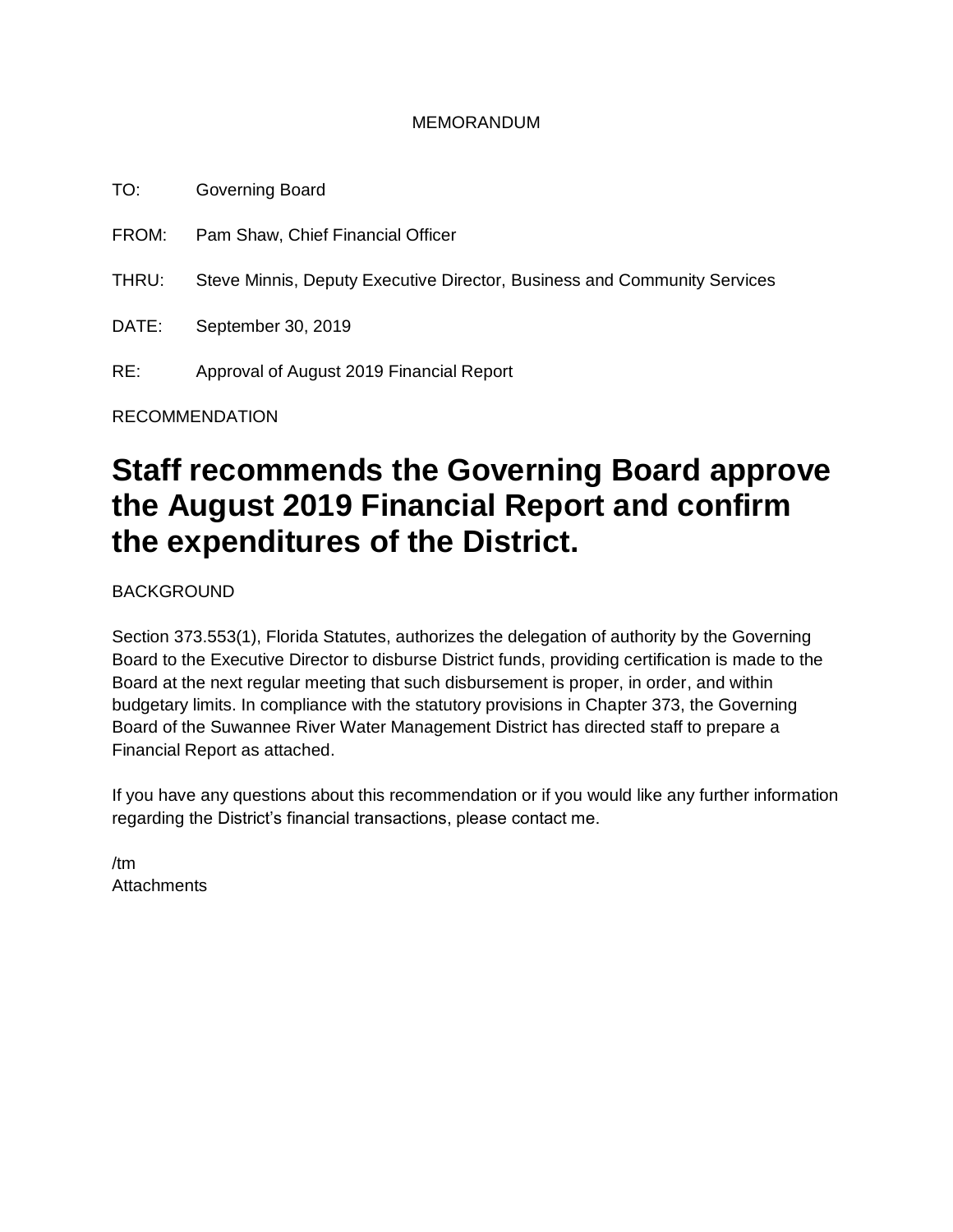| <b>Suwannee River Water Management District</b> |
|-------------------------------------------------|
| <b>Cash Report</b>                              |
| August 2019                                     |

| <b>Financial Institution/Account</b>       | <b>Monthly</b><br><b>Interest</b> | <b>Interest</b><br>Rate % | <b>Closing</b><br><b>Balance</b> |
|--------------------------------------------|-----------------------------------|---------------------------|----------------------------------|
| <b>First Federal Permit Fee</b>            | \$0.00                            |                           | \$18,772.50                      |
| <b>First Federal Accounts Payable</b>      | \$0.00                            |                           | \$35,000.00                      |
| <b>First Federal EFT Disbursements</b>     | \$0.00                            |                           | \$63,149.39                      |
| <b>First Federal Depository</b>            | \$211.16                          | 0.02%                     | \$1,072,269.32                   |
| Special Purpose Investment Account (SPIA)* | \$101,028.57                      | 2.92%                     | \$39,788,770.00                  |
| TOTAL                                      | \$101,239.73                      |                           | \$40,977,961.21                  |

\*SPIA is part of the Florida Treasury Investment Pool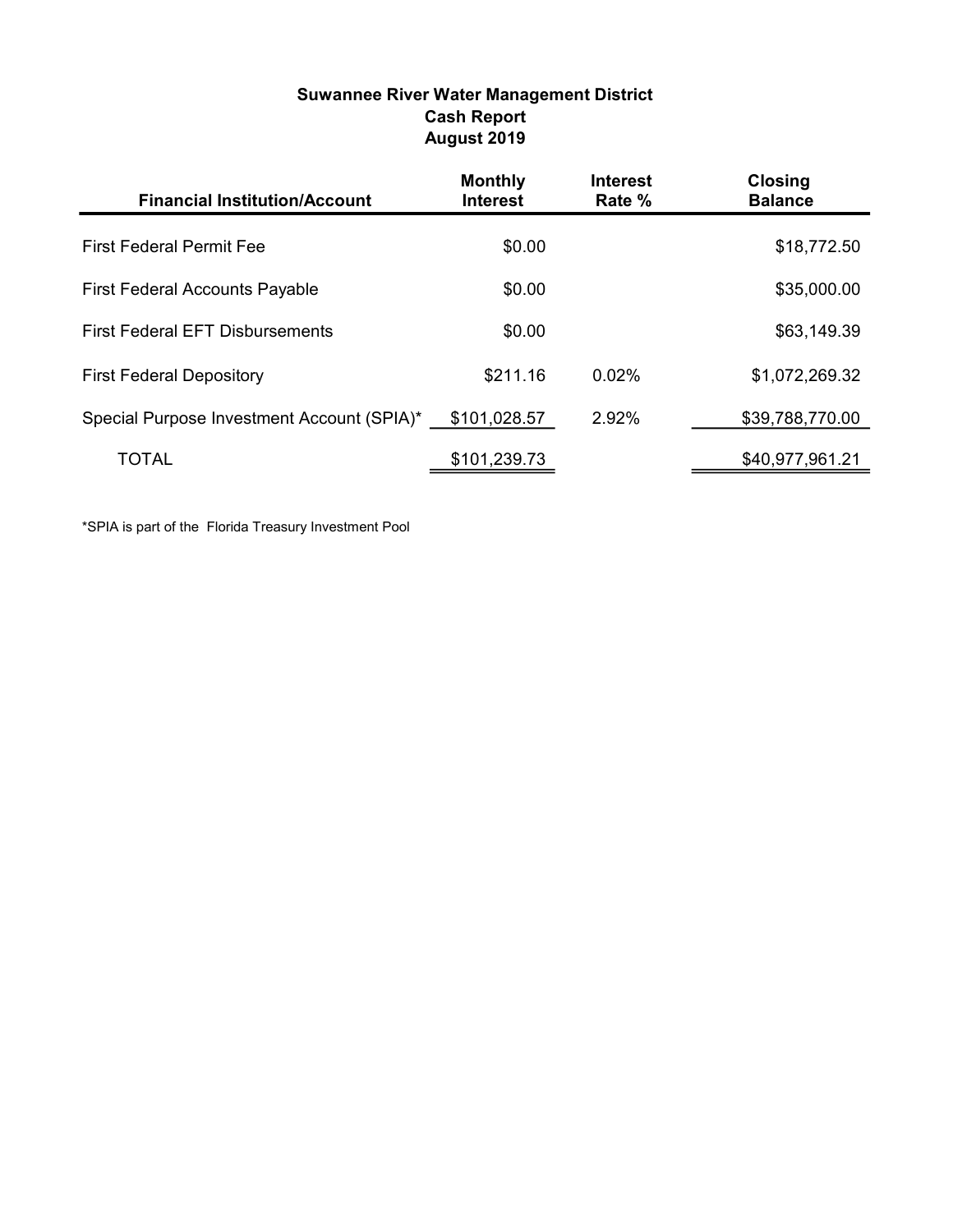#### **Suwannee River Water Management District Statement of Sources and Uses of Funds For the Month ending August 31, 2019 (Unaudited)**

|                                  | <b>Current</b><br><b>Budget</b> |      | <b>Actuals</b><br><b>Through</b><br>8/31/2019 |      | Variance<br>(Under)/Over<br><b>Budget</b> | <b>Actuals As A</b><br>% of Budget |
|----------------------------------|---------------------------------|------|-----------------------------------------------|------|-------------------------------------------|------------------------------------|
| <b>Sources</b>                   |                                 |      |                                               |      |                                           |                                    |
| \$<br>Ad Valorem Property Taxes  | 5,715,938 \$                    |      | 5,860,412 \$                                  |      | 144.474                                   | 102.5%                             |
| \$<br>Intergovernmental Revenues | 56,967,463                      | S    | 13,081,004                                    | \$   | (43,886,459)                              | 23.0%                              |
| \$<br>Interest on Invested Funds | 310.000                         | - \$ | 913,475                                       | - \$ | 603,475                                   | 294.7%                             |
| \$<br>License and Permit Fees    | 150,000                         | - \$ | 250,443                                       | - \$ | 100,443                                   | 167.0%                             |
| \$<br>Other                      | 1,000,000                       | S    | 1,048,134                                     | S    | 48,134                                    | 104.8%                             |
| Fund Balance <sup>1</sup><br>\$  | 6.816.967                       | S    | 1,265,371                                     | \$   | (5,551,596)                               | 18.6%                              |
| <b>Total Sources</b><br>\$       | 70,960,368                      |      | 22,418,840                                    | S    | (48,541,528)                              | 31.6%                              |

|                                              | Current            |      |                     |    |                           |      | Available     |           |                         |
|----------------------------------------------|--------------------|------|---------------------|----|---------------------------|------|---------------|-----------|-------------------------|
|                                              | <b>Budget</b>      |      | <b>Expenditures</b> |    | Encumbrances <sup>2</sup> |      | <b>Budget</b> | %Expended | %Obligated <sup>3</sup> |
| <b>Uses</b>                                  |                    |      |                     |    |                           |      |               |           |                         |
| Water Resources Planning and Monitoring      | 10.279.861         | -SG  | 3,874,272           |    | 1.952.288                 |      | 4,453,302     | 38%       | 57%                     |
| Acquisition, Restoration and Public Works    | 52,489,529         | - \$ | 9,314,831           |    | 22,552,894                |      | 20,621,804    | 18%       | 61%                     |
| Operation and Maintenance of Lands and Works | 4.947.220 \$       |      | 3.080.194           | -S | 962,369                   |      | 904.656       | 62%       | 82%                     |
| Regulation                                   | \$<br>1.472.442 \$ |      | 1.189.605           |    | 48,761                    | - \$ | 234.077       | 81%       | 84%                     |
| Outreach                                     | 233,763 \$         |      | 201.926             | -S |                           | S    | 31.837        | 86%       | 86%                     |
| Management and Administration                | 1,537,553          |      | 1,332,629           |    | 30,358                    |      | 174.567       | 87%       | 89%                     |
| <b>Total Uses</b>                            | 70.960.368         |      | 18,993,456          |    | 25.546.669                |      | 26,420,243    | 27%       | 63%                     |

<sup>1</sup> Actual Fund Balance used is recorded at the end of the fiscal year. This amount represents Fund Balance used for the Monitor Well Improvement Program and the AG and RIVER Cost-Share Programs

 $2$  Encumbrances represent unexpended balances of open purchase orders and contracts.

 $^3$  Represents the sum of expenditures and encumbrances as a percentage of the available budget.

This financial statement is prepared as of JAugust 31, 2019 and covers the interim period since the most recent audited financial statements.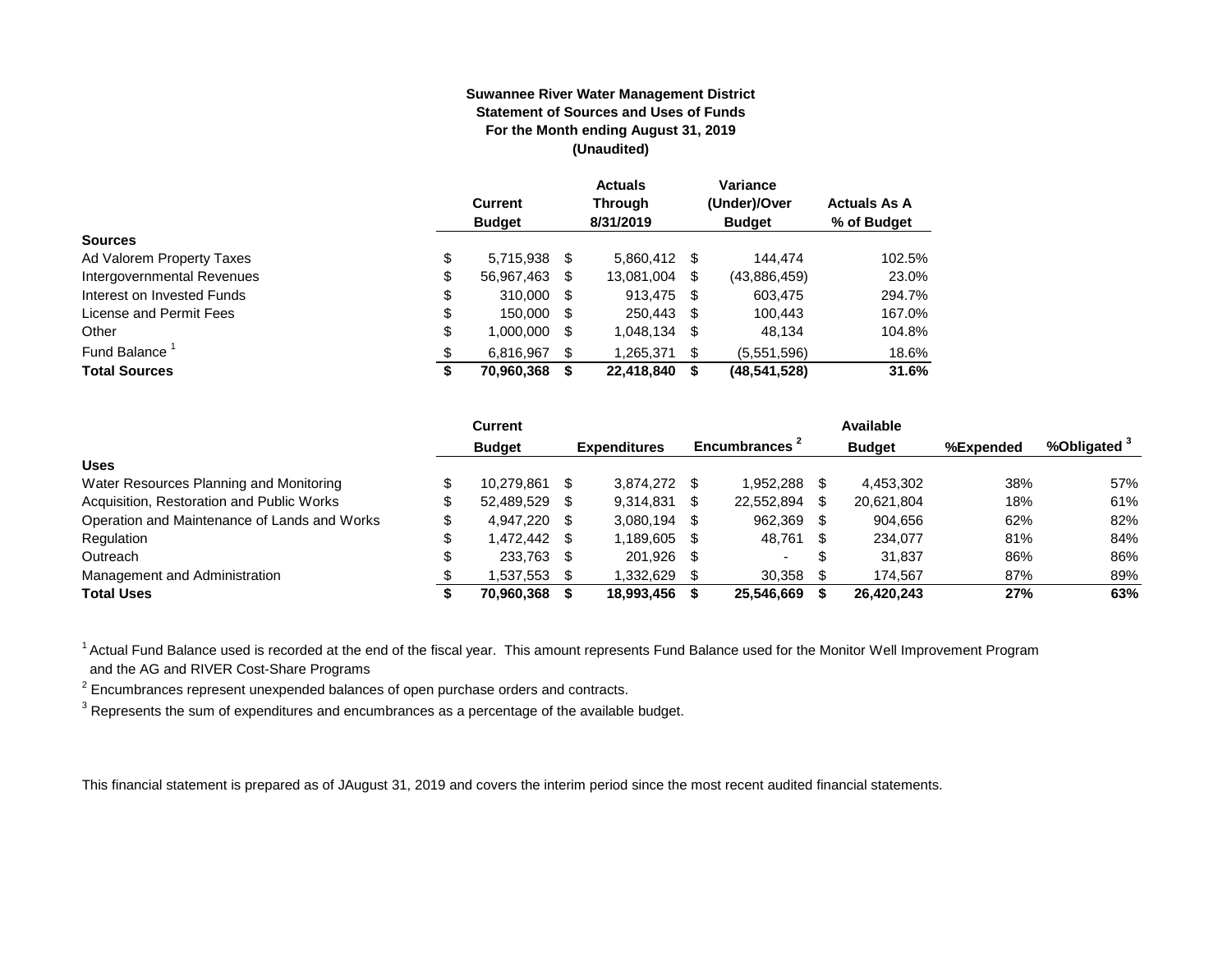|                                                          | Y-T-D<br><b>ACTUAL</b> | <b>ENCUMBRANCE</b> | <b>ANNUAL</b><br><b>BUDGET</b> |
|----------------------------------------------------------|------------------------|--------------------|--------------------------------|
| <b>FUND Report Recap -</b>                               |                        |                    |                                |
| <b>REVENUES</b>                                          |                        |                    |                                |
| <b>DISTRICT REVENUES</b>                                 | 8,072,465              | 0                  | 7,175,938                      |
| <b>LOCAL REVENUES</b><br><b>STATE REVENUES</b>           | 91,600<br>12,505,970   | 0<br>0             | 91,600<br>51,942,863           |
| <b>FEDERAL REVENUES</b>                                  | 483,434                | 0                  | 4,933,000                      |
| FUND BALANCE UTILIZATION                                 | 1,265,371              | 0                  | 6,816,967                      |
| <b>TOTAL REVENUES</b>                                    | 22,418,840             | $\mathbf 0$        | 70,960,368                     |
| <b>EXPENDITURES</b>                                      |                        |                    |                                |
| SALARIES AND BENEFITS                                    | 5,187,001              | 0                  | 6,292,000                      |
| CONTRACTUAL SERVICES                                     | 6,943,330              | 8,156,593          | 29,621,819                     |
| OPERATING EXPENDITURES                                   | 922,844                | 219,207            | 1,520,899                      |
| OPERATING CAPITAL OUTLAY                                 | 240,626                | 52,327             | 368,044                        |
| FIXED CAPITAL OUTLAY                                     | 11,668                 | 0                  | 1,050,000                      |
| <b>INTERAGENCY EXPENDITURES</b>                          | 5,687,987              | 17,118,542         | 32,107,606                     |
| <b>TOTAL EXPENDITURES</b>                                | 18,993,456             | 25,546,669         | 70,960,368                     |
| <b>EXCESS REVENUES OVER (UNDER) EXPENDITURES</b>         | 3,425,384              | (25, 546, 669)     | 0                              |
| <b>FUND 01 - GENERAL FUND</b>                            |                        |                    |                                |
| <b>REVENUES</b>                                          |                        |                    |                                |
| <b>DISTRICT REVENUES</b>                                 | 6,821,789              | 0                  | 5,207,719                      |
| <b>LOCAL REVENUES</b>                                    | 0                      | 0                  | 0                              |
| <b>STATE REVENUES</b>                                    | 2,742,905              | 0                  | 2,740,000                      |
| <b>FEDERAL REVENUES</b>                                  | 17,432                 | 0                  | 0                              |
| <b>FUND BALANCE UTILIZATION</b><br><b>TOTAL REVENUES</b> | 0                      | 0                  | 152,000                        |
|                                                          | 9,582,126              | $\mathbf{0}$       | 8,099,719                      |
| <b>EXPENDITURES</b>                                      |                        |                    |                                |
| SALARIES AND BENEFITS<br>CONTRACTUAL SERVICES            | 4,148,492              | 0<br>253,720       | 4,966,397                      |
| <b>OPERATING EXPENDITURES</b>                            | 489,954<br>574,307     | 124,195            | 1,055,909<br>954,333           |
| OPERATING CAPITAL OUTLAY                                 | 85,635                 | 22,838             | 172,580                        |
| FIXED CAPITAL OUTLAY                                     | 0                      | 0                  | 0                              |
| <b>INTERAGENCY EXPENDITURES</b>                          | 640,716                | 285,484            | 950,500                        |
| <b>TOTAL EXPENDITURES</b>                                | 5,939,104              | 686,237            | 8,099,719                      |
| <b>EXCESS REVENUES OVER (UNDER) EXPENDITURES</b>         | 3,643,022              | (686, 237)         | 0                              |
| <b>FUND 05 - MIDDLE SUWANNEE</b>                         |                        |                    |                                |
| <b>REVENUES</b>                                          |                        |                    |                                |
| <b>DISTRICT REVENUES</b>                                 | 0                      | 0                  | 0                              |
| <b>LOCAL REVENUES</b>                                    | 0                      | 0                  | 0                              |
| <b>STATE REVENUES</b>                                    | 162,104                | 0                  | 250,000                        |
| <b>FEDERAL REVENUES</b>                                  | 0                      | 0                  | 0                              |
| FUND BALANCE UTILIZATION<br><b>TOTAL REVENUES</b>        | 0                      | 0                  | 0                              |
|                                                          | 162,104                | 0                  | 250,000                        |
| <b>EXPENDITURES</b>                                      |                        |                    |                                |
| SALARIES AND BENEFITS                                    | 0                      | 0<br>79,726        | 0                              |
| CONTRACTUAL SERVICES<br>OPERATING EXPENDITURES           | 162,104<br>0           | 0                  | 250,000<br>0                   |
| OPERATING CAPITAL OUTLAY                                 | 0                      | 0                  | 0                              |
| FIXED CAPITAL OUTLAY                                     | 0                      | 0                  | 0                              |
| <b>INTERAGENCY EXPENDITURES</b>                          | 0                      | 0                  | $\Omega$                       |
| <b>TOTAL EXPENDITURES</b>                                | 162,104                | 79,726             | 250,000                        |
| <b>EXCESS REVENUES OVER (UNDER) EXPENDITURES</b>         | 0                      | (79, 726)          | 0                              |
|                                                          |                        |                    |                                |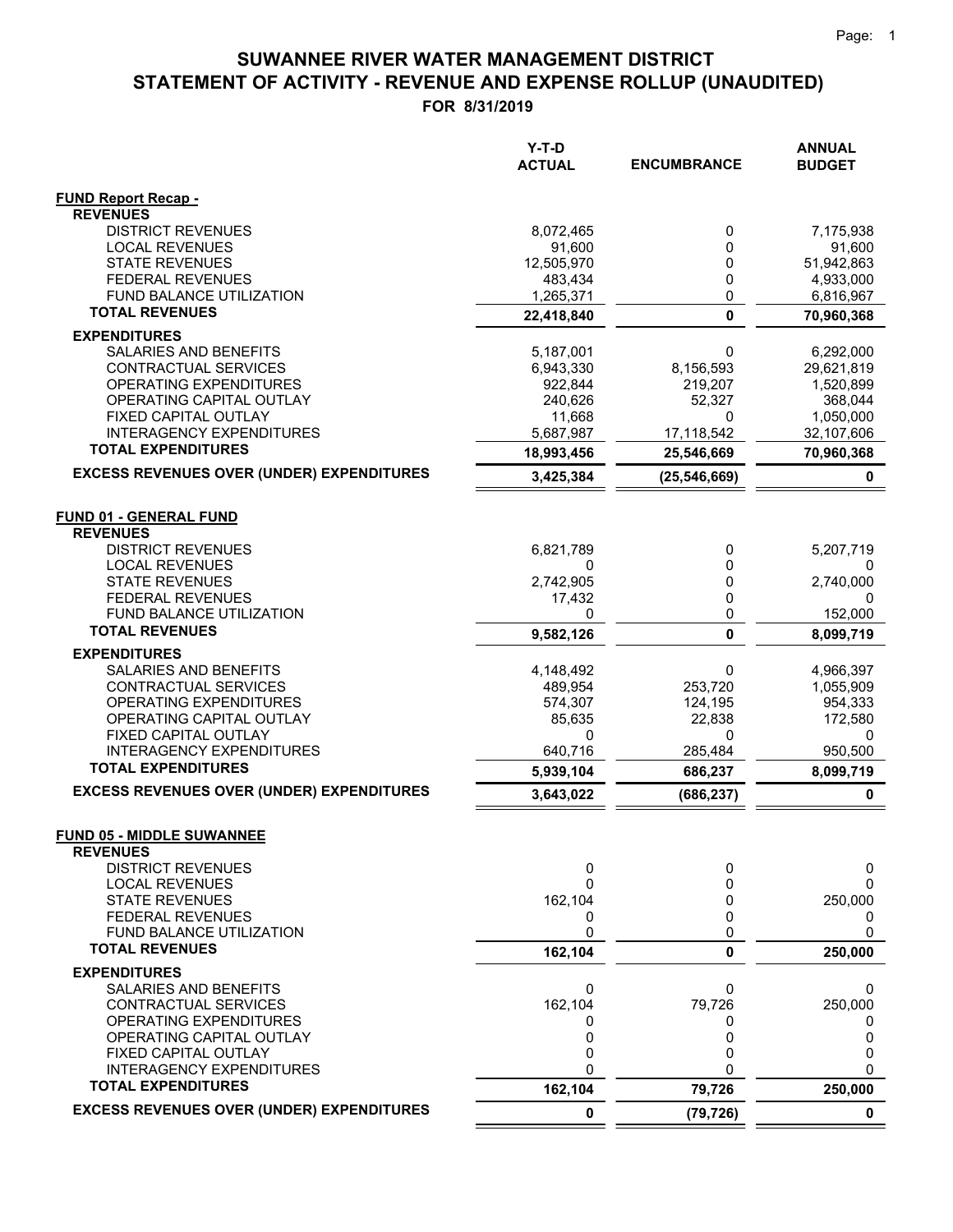|                                                            | Y-T-D<br><b>ACTUAL</b> | <b>ENCUMBRANCE</b> | <b>ANNUAL</b><br><b>BUDGET</b> |
|------------------------------------------------------------|------------------------|--------------------|--------------------------------|
| <b>FUND 06 - SPRINGS GRANTS</b>                            |                        |                    |                                |
| <b>REVENUES</b>                                            |                        |                    |                                |
| <b>DISTRICT REVENUES</b>                                   | 0                      | 0                  | 152,000                        |
| <b>LOCAL REVENUES</b>                                      | 0                      | 0                  | 0                              |
| <b>STATE REVENUES</b><br><b>FEDERAL REVENUES</b>           | 4,657,290<br>0         | 0<br>0             | 43,302,400<br>$\mathbf{0}$     |
| FUND BALANCE UTILIZATION                                   | 0                      | 0                  |                                |
| <b>TOTAL REVENUES</b>                                      | 4,657,290              | $\mathbf 0$        | 43,454,400                     |
| <b>EXPENDITURES</b>                                        |                        |                    |                                |
| SALARIES AND BENEFITS                                      | 0                      | 0                  | 0                              |
| CONTRACTUAL SERVICES                                       | 1,779,067              | 4,467,817          | 16,182,300                     |
| OPERATING EXPENDITURES                                     | 8,843                  | 249                | O                              |
| OPERATING CAPITAL OUTLAY<br>FIXED CAPITAL OUTLAY           | 0<br>0                 | 0<br>O             | 0<br>0                         |
| <b>INTERAGENCY EXPENDITURES</b>                            | 3,440,566              | 14,863,586         | 27,272,100                     |
| <b>TOTAL EXPENDITURES</b>                                  | 5,228,476              | 19,331,652         | 43,454,400                     |
| <b>EXCESS REVENUES OVER (UNDER) EXPENDITURES</b>           | (571, 186)             | (19, 331, 652)     | 0                              |
| * Expenditures to be covered by FDEP Grants                |                        |                    |                                |
| <b>FUND 07 - LOCAL REVENUE</b>                             |                        |                    |                                |
| <b>REVENUES</b>                                            |                        |                    |                                |
| <b>DISTRICT REVENUES</b>                                   | 0                      | 0                  | 0                              |
| <b>LOCAL REVENUES</b>                                      | 91,600                 | 0                  | 91,600                         |
| <b>STATE REVENUES</b>                                      | 0                      | 0                  | 0                              |
| <b>FEDERAL REVENUES</b><br><b>FUND BALANCE UTILIZATION</b> | 0<br>0                 | 0<br>0             | 0<br>0                         |
| <b>TOTAL REVENUES</b>                                      | 91,600                 | 0                  | 91,600                         |
| <b>EXPENDITURES</b>                                        |                        |                    |                                |
| SALARIES AND BENEFITS                                      | 0                      | 0                  | 0                              |
| CONTRACTUAL SERVICES                                       | 0                      | 0                  | 0                              |
| OPERATING EXPENDITURES                                     | 0                      | 0                  | 0                              |
| OPERATING CAPITAL OUTLAY                                   | 0                      | 0                  | 0                              |
| FIXED CAPITAL OUTLAY<br><b>INTERAGENCY EXPENDITURES</b>    | 0<br>91,600            | 0<br>0             | 0<br>91,600                    |
| <b>TOTAL EXPENDITURES</b>                                  | 91,600                 | 0                  | 91,600                         |
| <b>EXCESS REVENUES OVER (UNDER) EXPENDITURES</b>           |                        |                    |                                |
|                                                            | 0                      | 0                  | 0                              |
| <b>FUND 08 - WMLTF - SPRINGS</b>                           |                        |                    |                                |
| <b>REVENUES</b>                                            |                        |                    |                                |
| <b>DISTRICT REVENUES</b><br><b>LOCAL REVENUES</b>          | 4,159<br>0             | 0<br>0             | 0<br>0                         |
| <b>STATE REVENUES</b>                                      | 30,735                 | 0                  | 150,000                        |
| <b>FEDERAL REVENUES</b>                                    | 0                      | 0                  | 0                              |
| FUND BALANCE UTILIZATION                                   | 0                      | 0                  | 0                              |
| <b>TOTAL REVENUES</b>                                      | 34,894                 | 0                  | 150,000                        |
| <b>EXPENDITURES</b>                                        |                        |                    |                                |
| <b>SALARIES AND BENEFITS</b>                               | 4,406                  | 0                  | 0                              |
| CONTRACTUAL SERVICES<br>OPERATING EXPENDITURES             | 0<br>0                 | 0<br>0             | 0<br>0                         |
| OPERATING CAPITAL OUTLAY                                   | 0                      | 0                  | 0                              |
| FIXED CAPITAL OUTLAY                                       | 0                      | $\Omega$           | 0                              |
| <b>INTERAGENCY EXPENDITURES</b>                            | 30,488                 | 150,000            | 150,000                        |
| <b>TOTAL EXPENDITURES</b>                                  | 34,894                 | 150,000            | 150,000                        |
| <b>EXCESS REVENUES OVER (UNDER) EXPENDITURES</b>           | 0                      | (150,000)          | $\mathbf 0$                    |
|                                                            |                        |                    |                                |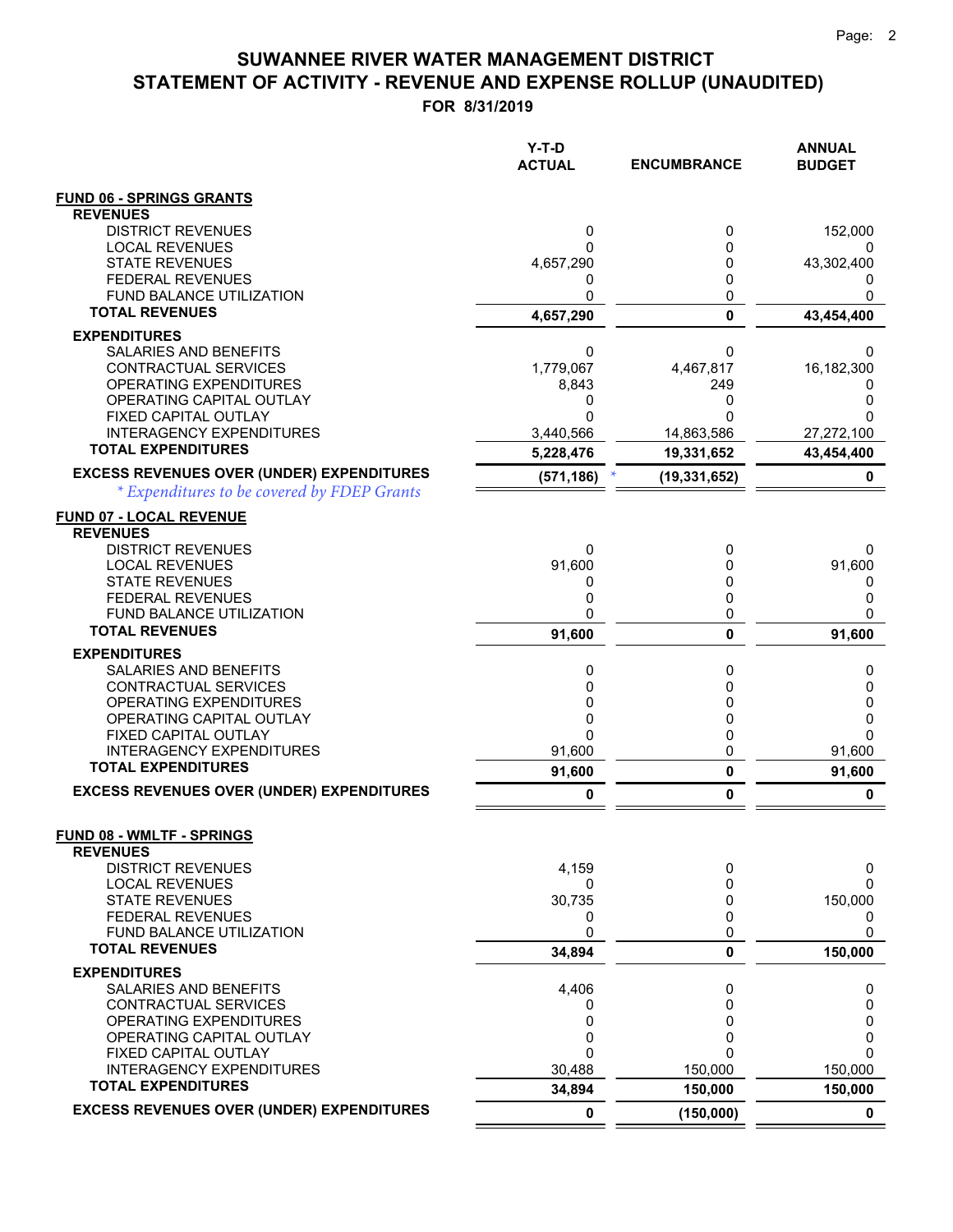|                                                                     | Y-T-D<br><b>ACTUAL</b> | <b>ENCUMBRANCE</b> | <b>ANNUAL</b><br><b>BUDGET</b> |
|---------------------------------------------------------------------|------------------------|--------------------|--------------------------------|
| <b>FUND 09 - MONITOR WELL</b>                                       |                        |                    |                                |
| <b>REVENUES</b>                                                     |                        |                    |                                |
| <b>DISTRICT REVENUES</b>                                            | 0                      | 0                  | 0                              |
| <b>LOCAL REVENUES</b><br><b>STATE REVENUES</b>                      | 0<br>0                 | 0<br>0             | 0<br>0                         |
| <b>FEDERAL REVENUES</b>                                             | $\mathbf{0}$           | 0                  | $\Omega$                       |
| FUND BALANCE UTILIZATION                                            | 12,073                 | 0                  | 115,000                        |
| <b>TOTAL REVENUES</b>                                               | 12,073                 | 0                  | 115,000                        |
| <b>EXPENDITURES</b>                                                 |                        |                    |                                |
| <b>SALARIES AND BENEFITS</b>                                        | 0                      | 0                  | 0                              |
| CONTRACTUAL SERVICES                                                | 11,460                 | 0                  | 100,000                        |
| <b>OPERATING EXPENDITURES</b>                                       | 613                    | 0                  | 15,000                         |
| OPERATING CAPITAL OUTLAY<br>FIXED CAPITAL OUTLAY                    | 0<br>0                 | 0<br>0             | 0<br>0                         |
| INTERAGENCY EXPENDITURES                                            | 0                      | 0                  | $\Omega$                       |
| <b>TOTAL EXPENDITURES</b>                                           | 12,073                 | 0                  | 115,000                        |
| <b>EXCESS REVENUES OVER (UNDER) EXPENDITURES</b>                    | 0                      | 0                  | 0                              |
| <b>FUND 10 - LAND CONSERVATION - FLORIDA FOREVER &amp;</b><br>P2000 |                        |                    |                                |
| <b>REVENUES</b>                                                     |                        |                    |                                |
| <b>DISTRICT REVENUES</b>                                            | 1,543                  | 0                  | 0                              |
| <b>LOCAL REVENUES</b>                                               | 0                      | 0                  | 0                              |
| <b>STATE REVENUES</b><br><b>FEDERAL REVENUES</b>                    | 0<br>$\mathbf{0}$      | 0<br>0             | 0<br>$\Omega$                  |
| FUND BALANCE UTILIZATION                                            | 15,791                 | 0                  | 300,000                        |
| <b>TOTAL REVENUES</b>                                               | 17,334                 | 0                  | 300,000                        |
| <b>EXPENDITURES</b>                                                 |                        |                    |                                |
| SALARIES AND BENEFITS                                               | 0                      | 0                  | 0                              |
| CONTRACTUAL SERVICES                                                | 10,566                 | 0                  | 45,000                         |
| OPERATING EXPENDITURES                                              | 68                     | 0                  | 2,500                          |
| OPERATING CAPITAL OUTLAY<br>FIXED CAPITAL OUTLAY                    | 0<br>6,700             | 0<br>0             | 0<br>252,500                   |
| <b>INTERAGENCY EXPENDITURES</b>                                     | 0                      | 0                  | 0                              |
| <b>TOTAL EXPENDITURES</b>                                           | 17,334                 | 0                  | 300,000                        |
| <b>EXCESS REVENUES OVER (UNDER) EXPENDITURES</b>                    | 0                      | 0                  | 0                              |
| <b>FUND 12 - DOT ETDM</b>                                           |                        |                    |                                |
| <b>REVENUES</b><br><b>DISTRICT REVENUES</b>                         | 889                    | 0                  | 0                              |
| <b>LOCAL REVENUES</b>                                               | 0                      | 0                  | 0                              |
| <b>STATE REVENUES</b>                                               | 0                      | 0                  | 0                              |
| <b>FEDERAL REVENUES</b>                                             | $\mathbf{0}$           | 0                  | 0                              |
| FUND BALANCE UTILIZATION                                            | 116                    | 0                  | 5,335                          |
| <b>TOTAL REVENUES</b>                                               | 1,005                  | 0                  | 5,335                          |
| <b>EXPENDITURES</b>                                                 |                        |                    |                                |
| SALARIES AND BENEFITS                                               | 1,005                  | 0                  | 5,335                          |
| CONTRACTUAL SERVICES<br>OPERATING EXPENDITURES                      | 0<br>0                 | 0<br>0             | 0<br>0                         |
| OPERATING CAPITAL OUTLAY                                            | 0                      | 0                  | 0                              |
| FIXED CAPITAL OUTLAY                                                | 0                      | 0                  | 0                              |
| <b>INTERAGENCY EXPENDITURES</b>                                     | $\mathbf 0$            | 0                  | $\Omega$                       |
| <b>TOTAL EXPENDITURES</b>                                           | 1,005                  | 0                  | 5,335                          |
| <b>EXCESS REVENUES OVER (UNDER) EXPENDITURES</b>                    | $\mathbf 0$            | 0                  | $\mathbf 0$                    |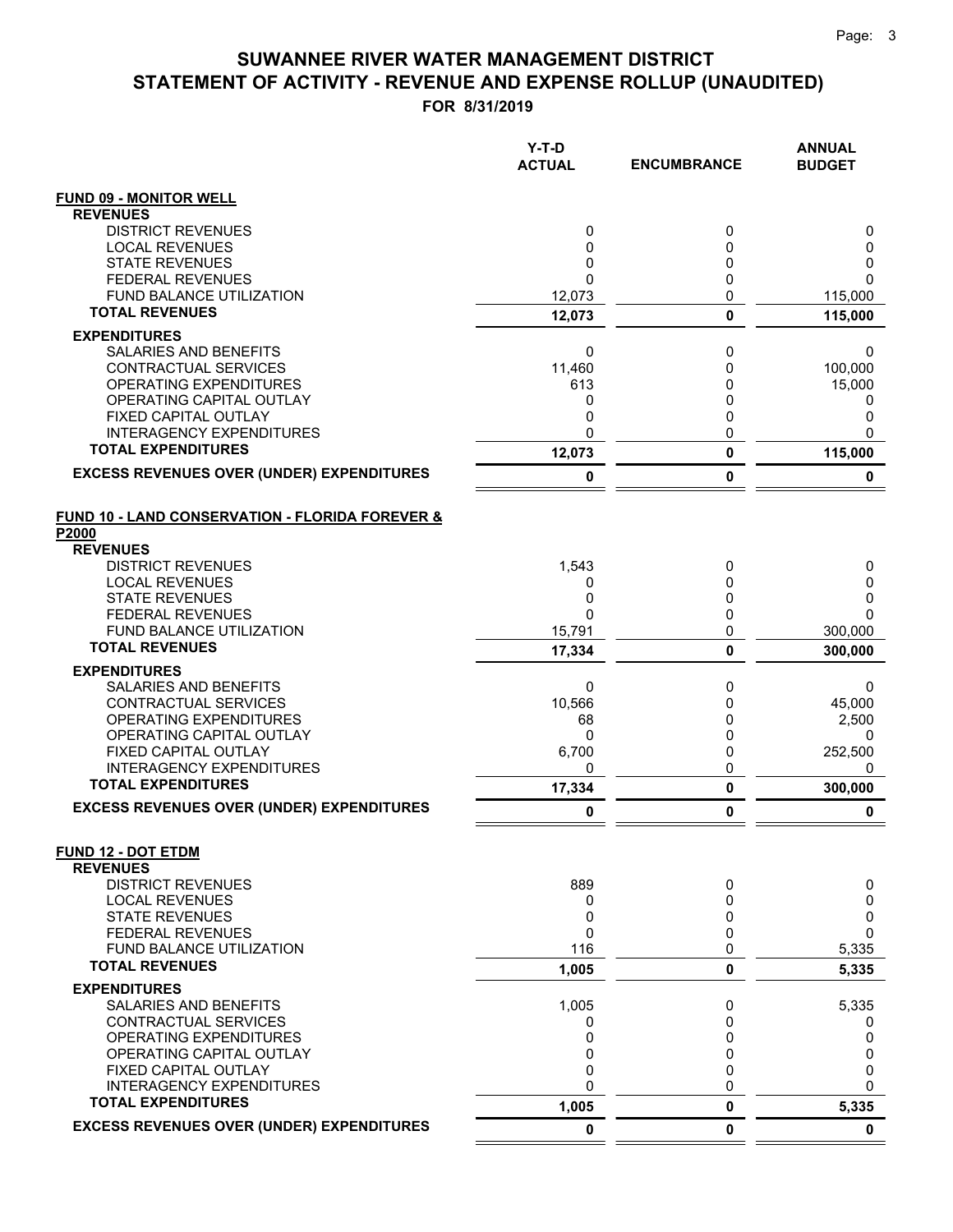|                                                                  | $Y-T-D$<br><b>ACTUAL</b> | <b>ENCUMBRANCE</b> | <b>ANNUAL</b><br><b>BUDGET</b> |
|------------------------------------------------------------------|--------------------------|--------------------|--------------------------------|
| FUND 13 - LAND MANAGEMENT & OPERATIONS                           |                          |                    |                                |
| <b>REVENUES</b>                                                  |                          |                    |                                |
| <b>DISTRICT REVENUES</b>                                         | 1,047,538                | 0                  | 1,816,219                      |
| <b>LOCAL REVENUES</b>                                            | 0                        | 0                  | 0                              |
| <b>STATE REVENUES</b>                                            | 2,224,839                | 0                  | 2,326,119                      |
| <b>FEDERAL REVENUES</b>                                          | 0                        | 0                  | 40,000                         |
| FUND BALANCE UTILIZATION<br><b>TOTAL REVENUES</b>                | 0                        | 0                  | 1,197,382                      |
|                                                                  | 3,272,377                | 0                  | 5,379,720                      |
| <b>EXPENDITURES</b>                                              |                          |                    |                                |
| SALARIES AND BENEFITS                                            | 565,241                  | 0                  | 667,664                        |
| CONTRACTUAL SERVICES                                             | 1,432,089                | 628,033            | 2,542,291                      |
| OPERATING EXPENDITURES                                           | 324,528                  | 84,194             | 523,066                        |
| OPERATING CAPITAL OUTLAY                                         | 154,991                  | 29,488             | 195,464                        |
| FIXED CAPITAL OUTLAY                                             | 4,968                    | 0                  | 797,500                        |
| <b>INTERAGENCY EXPENDITURES</b><br><b>TOTAL EXPENDITURES</b>     | 601,418                  | 85,677             | 653,735                        |
|                                                                  | 3,083,235                | 827,392            | 5,379,720                      |
| <b>EXCESS REVENUES OVER (UNDER) EXPENDITURES</b>                 | 189,142                  | (827, 392)         | 0                              |
| <b>FUND 19 - FDOT MITIGATION</b><br><b>REVENUES</b>              |                          |                    |                                |
| <b>DISTRICT REVENUES</b>                                         | 9,928                    | 0                  | 0                              |
| <b>LOCAL REVENUES</b>                                            | 0                        | 0                  | 0                              |
| <b>STATE REVENUES</b>                                            | 71,279                   | 0                  | 161,000                        |
| <b>FEDERAL REVENUES</b>                                          | 0                        | 0                  | 0                              |
| FUND BALANCE UTILIZATION                                         | 0                        | 0                  |                                |
| <b>TOTAL REVENUES</b>                                            |                          |                    | 100,000                        |
|                                                                  | 81,207                   | 0                  | 261,000                        |
| <b>EXPENDITURES</b>                                              |                          |                    |                                |
| SALARIES AND BENEFITS                                            | 60                       | 0                  | 0                              |
| CONTRACTUAL SERVICES                                             | 80,042                   | 212,117            | 261,000                        |
| OPERATING EXPENDITURES                                           | 1,105                    | 9,043              | 0                              |
| OPERATING CAPITAL OUTLAY                                         | 0                        | 0                  | 0                              |
| FIXED CAPITAL OUTLAY                                             | 0                        | 0                  | 0                              |
| INTERAGENCY EXPENDITURES<br><b>TOTAL EXPENDITURES</b>            | 0                        | 0                  | $\Omega$                       |
| <b>EXCESS REVENUES OVER (UNDER) EXPENDITURES</b>                 | 81,207                   | 221,160            | 261,000                        |
|                                                                  | 0                        | (221, 160)         | 0                              |
| <b>FUND 20 - MINIMUM FLOWS AND MINIMUM WATER LEVELS</b><br>(MFL) |                          |                    |                                |
| <b>REVENUES</b>                                                  |                          |                    |                                |
| <b>DISTRICT REVENUES</b>                                         | 0                        | 0                  | 0                              |
| <b>LOCAL REVENUES</b>                                            | 0                        | 0                  | 0                              |
| <b>STATE REVENUES</b>                                            | 1,001,068                | 0                  | 1,891,604                      |
| <b>FEDERAL REVENUES</b>                                          | 0                        | 0                  | 0                              |
| FUND BALANCE UTILIZATION                                         | 0                        | 0                  | 0                              |
| <b>TOTAL REVENUES</b>                                            | 1,001,068                | 0                  | 1,891,604                      |
| <b>EXPENDITURES</b>                                              |                          |                    |                                |
| <b>SALARIES AND BENEFITS</b>                                     | 462,618                  | 0                  | 637,604                        |
| CONTRACTUAL SERVICES                                             | 379,720                  | 309,256            | 1,059,000                      |
| <b>OPERATING EXPENDITURES</b>                                    | 8,731                    | 0                  | 20,000                         |
| OPERATING CAPITAL OUTLAY                                         | 0                        | 0                  | 0                              |
| FIXED CAPITAL OUTLAY                                             | 0                        | 0                  | O                              |
| <b>INTERAGENCY EXPENDITURES</b>                                  | 150,000                  | 28,750             | 175,000                        |
| <b>TOTAL EXPENDITURES</b>                                        | 1,001,069                | 338,006            | 1,891,604                      |
| <b>EXCESS REVENUES OVER (UNDER) EXPENDITURES</b>                 | (1)                      | (338,006)          | 0                              |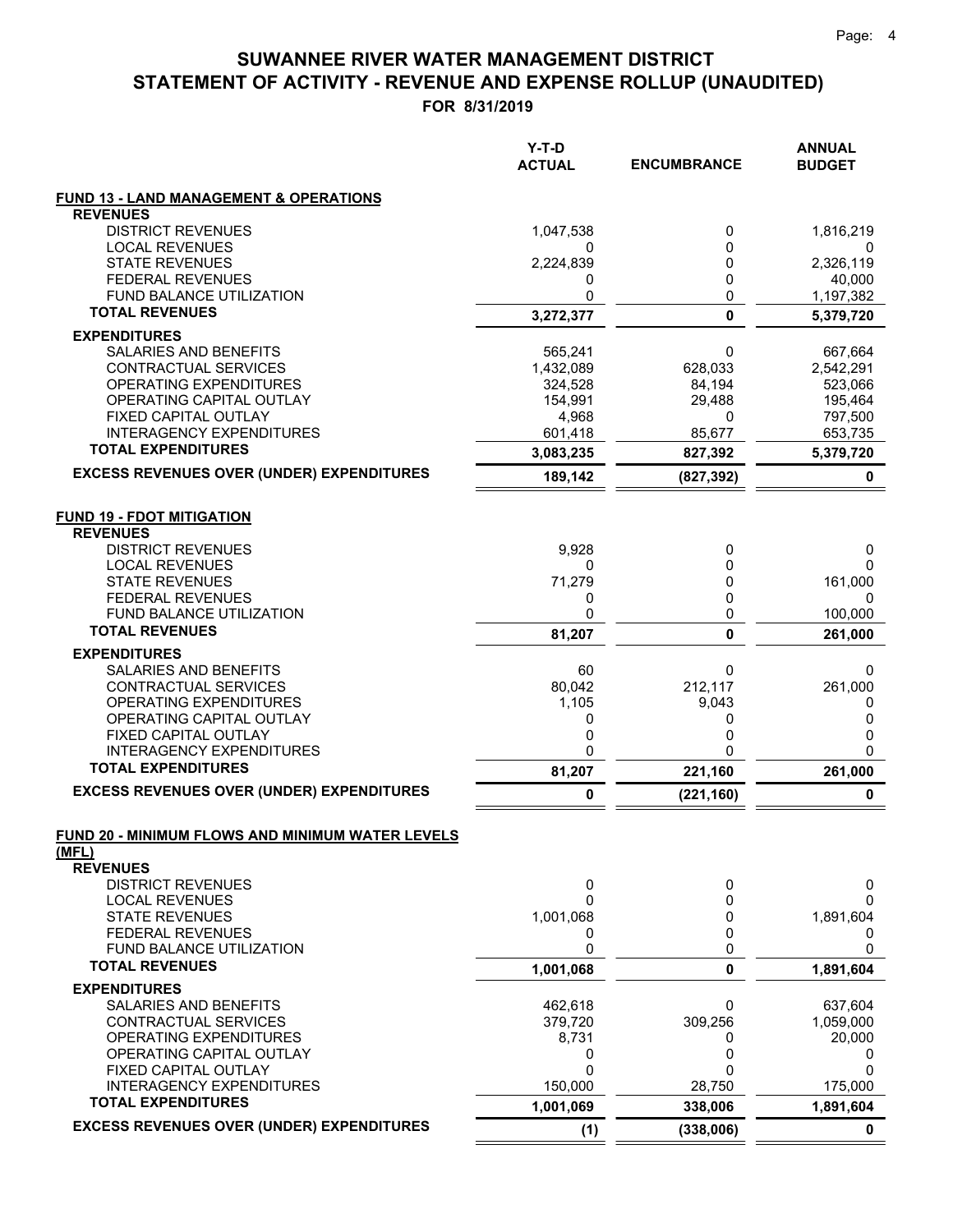|                                                              | $Y-T-D$<br><b>ACTUAL</b> | <b>ENCUMBRANCE</b> | <b>ANNUAL</b><br><b>BUDGET</b> |
|--------------------------------------------------------------|--------------------------|--------------------|--------------------------------|
| <b>FUND 29 - SUWANNEE RIVER PARTNERSHIP (SRP)</b>            |                          |                    |                                |
| <b>REVENUES</b><br><b>DISTRICT REVENUES</b>                  | 22,211                   | 0                  | 0                              |
| <b>LOCAL REVENUES</b>                                        | 0                        | 0                  | 0                              |
| <b>STATE REVENUES</b>                                        | 48,082                   | 0                  | 34,000                         |
| <b>FEDERAL REVENUES</b>                                      | 0                        | 0                  | 0                              |
| <b>FUND BALANCE UTILIZATION</b>                              | 21,596                   | 0                  | 119,000                        |
| <b>TOTAL REVENUES</b>                                        | 91,889                   | 0                  | 153,000                        |
| <b>EXPENDITURES</b>                                          |                          |                    |                                |
| <b>SALARIES AND BENEFITS</b>                                 | 0                        | 0                  | 0                              |
| <b>CONTRACTUAL SERVICES</b>                                  | $\Omega$                 | 0                  | $\Omega$                       |
| OPERATING EXPENDITURES<br>OPERATING CAPITAL OUTLAY           | 4,139<br>0               | 1,527<br>0         | 6,000                          |
| FIXED CAPITAL OUTLAY                                         | $\mathbf{0}$             | 0                  | 0<br>$\Omega$                  |
| <b>INTERAGENCY EXPENDITURES</b>                              | 87,750                   | 59,250             | 147,000                        |
| <b>TOTAL EXPENDITURES</b>                                    | 91,889                   | 60,777             | 153,000                        |
| <b>EXCESS REVENUES OVER (UNDER) EXPENDITURES</b>             | 0                        | (60, 777)          | 0                              |
|                                                              |                          |                    |                                |
| <b>FUND 33 - PCS MITIGATION - LAND ACQUISITION</b>           |                          |                    |                                |
| <b>REVENUES</b>                                              |                          |                    |                                |
| <b>DISTRICT REVENUES</b>                                     | 164,408                  | 0                  | 0                              |
| <b>LOCAL REVENUES</b>                                        | 0                        | 0                  | 0                              |
| <b>STATE REVENUES</b>                                        | 0                        | 0                  | 0                              |
| <b>FEDERAL REVENUES</b><br><b>FUND BALANCE UTILIZATION</b>   | 0<br>0                   | 0                  | 0<br>0                         |
| <b>TOTAL REVENUES</b>                                        | 164,408                  | 0<br>0             | $\mathbf{0}$                   |
| <b>EXPENDITURES</b>                                          |                          |                    |                                |
| SALARIES AND BENEFITS                                        | 0                        | 0                  | 0                              |
| CONTRACTUAL SERVICES                                         | 0                        | 0                  | 0                              |
| OPERATING EXPENDITURES                                       | 0                        | 0                  | 0                              |
| OPERATING CAPITAL OUTLAY                                     | 0                        | 0                  | 0                              |
| FIXED CAPITAL OUTLAY                                         | 0                        | 0                  | 0                              |
| <b>INTERAGENCY EXPENDITURES</b><br><b>TOTAL EXPENDITURES</b> | 0                        | 0                  | 0                              |
|                                                              | 0                        | 0                  | $\pmb{0}$                      |
| <b>EXCESS REVENUES OVER (UNDER) EXPENDITURES</b>             | 164,408                  | 0                  | 0                              |
| <b>FUND 51 - DISTRICT AG COST-SHARE</b><br><b>REVENUES</b>   |                          |                    |                                |
| <b>DISTRICT REVENUES</b>                                     | 0                        | 0                  | 0                              |
| <b>LOCAL REVENUES</b>                                        | 0                        | 0                  | 0                              |
| <b>STATE REVENUES</b>                                        | 0                        | 0                  | 0                              |
| <b>FEDERAL REVENUES</b><br>FUND BALANCE UTILIZATION          | $\mathbf{0}$<br>570,346  | 0<br>0             | $\Omega$                       |
| <b>TOTAL REVENUES</b>                                        | 570,346                  | 0                  | 2,180,579<br>2,180,579         |
| <b>EXPENDITURES</b>                                          |                          |                    |                                |
| SALARIES AND BENEFITS                                        | 0                        | 0                  | 0                              |
| <b>CONTRACTUAL SERVICES</b>                                  | 570,346                  | 1,103,502          | 2,160,579                      |
| OPERATING EXPENDITURES                                       | 0                        | 0                  | 0                              |
| OPERATING CAPITAL OUTLAY                                     | 0                        | 0                  | 0                              |
| FIXED CAPITAL OUTLAY                                         | 0                        | 0                  | $\Omega$                       |
| <b>INTERAGENCY EXPENDITURES</b>                              | 0                        |                    | 20,000                         |
| <b>TOTAL EXPENDITURES</b>                                    | 570,346                  | 1,103,502          | 2,180,579                      |
| <b>EXCESS REVENUES OVER (UNDER) EXPENDITURES</b>             | 0                        | (1, 103, 502)      | 0                              |